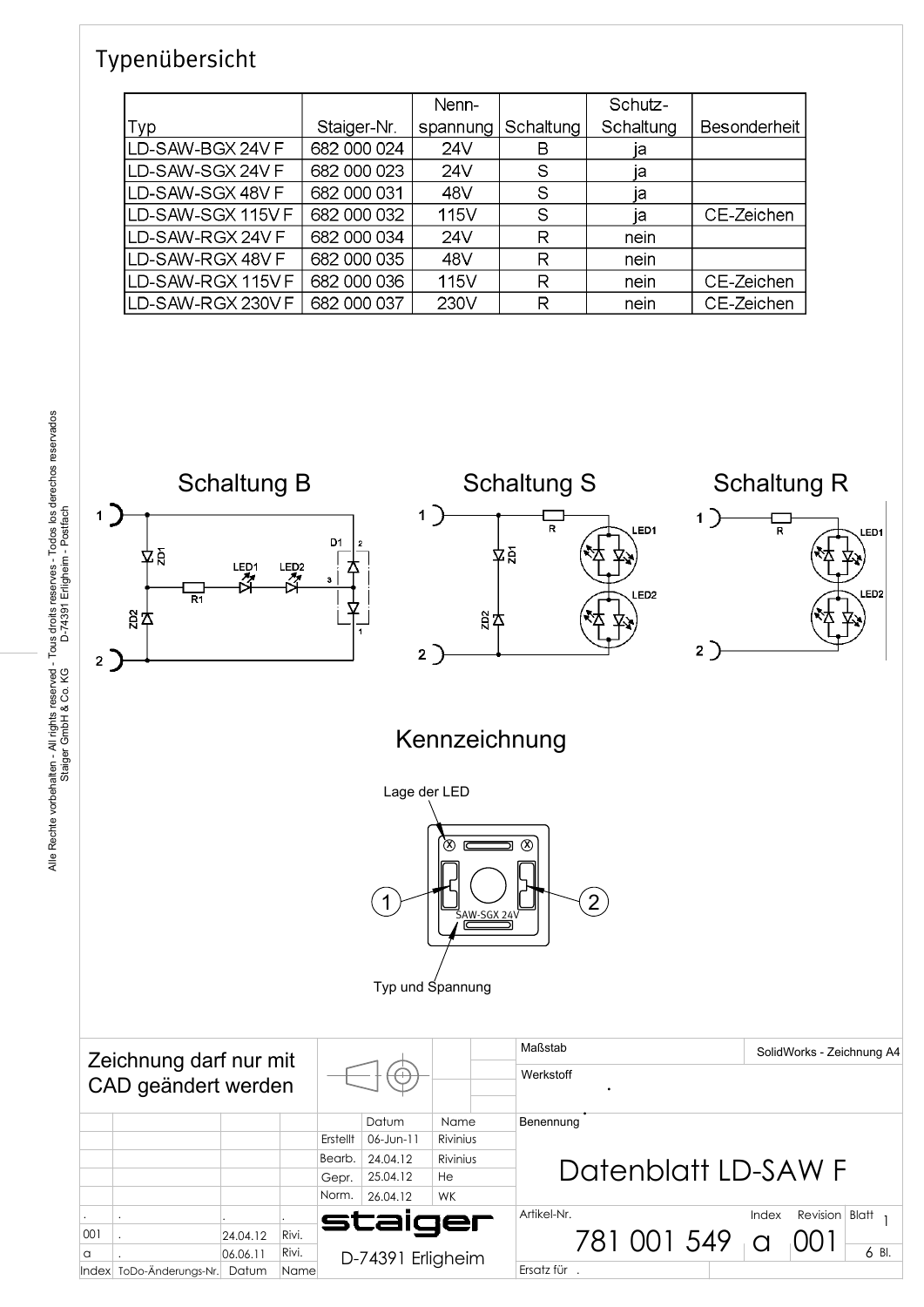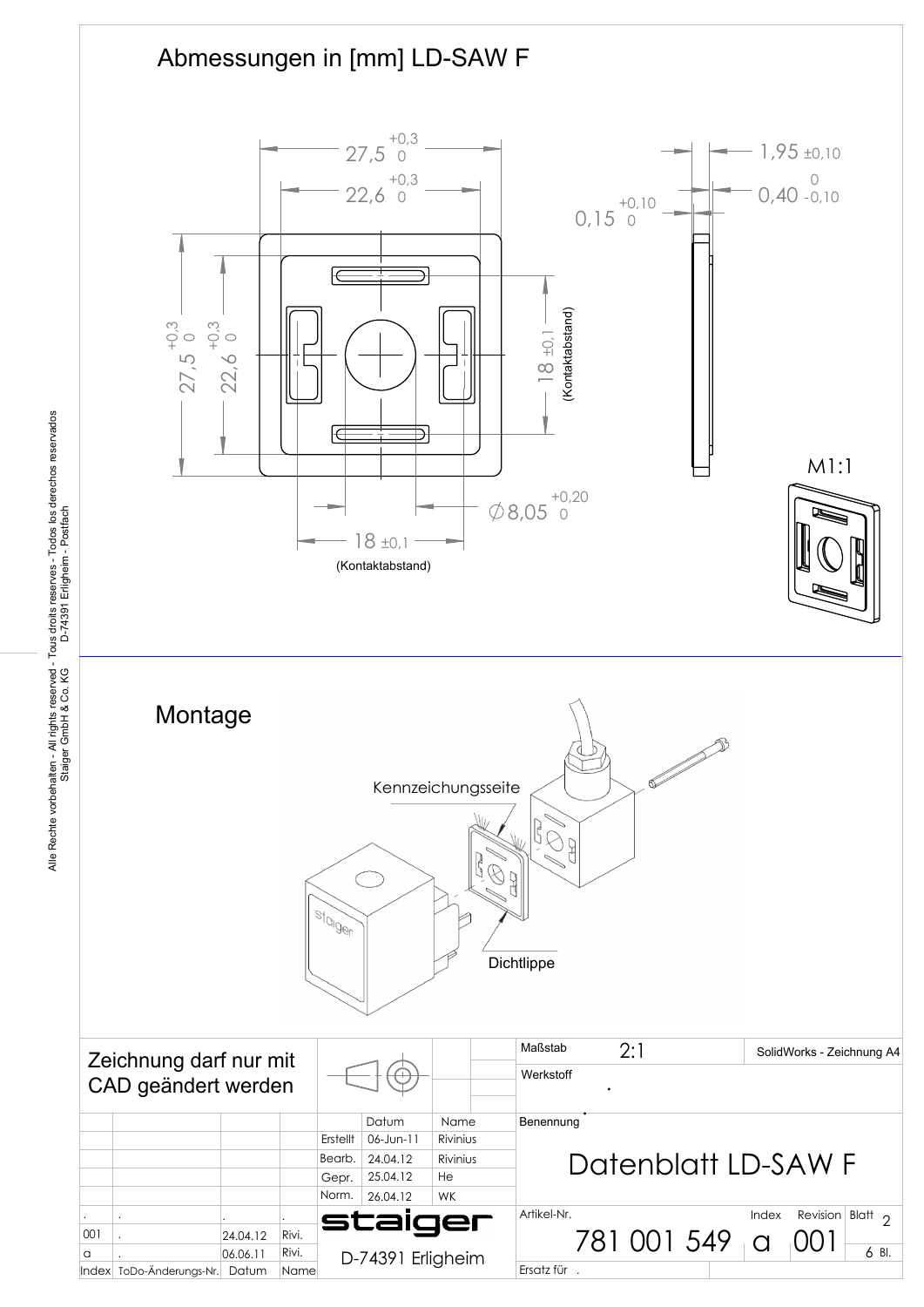### Technische Daten

| Bennenung                     | Leuchtende Dichtung                                                      |
|-------------------------------|--------------------------------------------------------------------------|
| Beschreibung                  | Flachdichtung mit integrierter Schaltzustandsanzeige und Schutzschaltung |
|                               | für Magnetventile mit Rechteck-Steckverbinder                            |
| Anwendung                     | passend zu Staiger-SAW-Magnetspulen mit Steckerbild nach EN 175301-      |
|                               | 803 Bauform A (Kontaktabstand 18mm)                                      |
| Typen und Art.-Nr.            | siehe Tabelle Typenübersicht                                             |
| Montage                       | vorhandene Flachdichtung entfernen, mit Kennzeichnungsseite zur          |
|                               | Gerätesteckdose und Dichtlippe zum Magnet montieren. Beim Aufsetzen      |
|                               | wird die Leuchtende Dichtung mit den Steckerfahnen des Magneten          |
|                               | kontaktiert.                                                             |
| Befestigung                   | mit der zentralen Befestigungsschraube der Gerätesteckdose,              |
|                               | Anzugsdrehmoment max. 0,6 Nm                                             |
| Betriebsspannung              | Gleich- und Wechselspannung, Anschluss verpolungssicher                  |
| max. zul. Betriebsspannung    | Nennspannung +10%                                                        |
| Stromverbrauch                | 2mA bei Nennspannung                                                     |
| Schaltzustandsanzeige         | LED grün, im montierten Zustand an allen Außenkanten sichtbar            |
| Schutzbeschaltung             | siehe Tabelle Typenübersicht                                             |
| <b>Dichtwerkstoff</b>         | Polyurethan natur (transparent)                                          |
| Umgebungstemperatur           | $-25^{\circ}$ C bis $+85^{\circ}$ C                                      |
| Zul. Temp. an der Dichtfläche | lmax. +100°C                                                             |
| LABS und RoHS                 | frei von lackbenetzungsstörenden Substanzen, RoHS konform, bleifrei      |
| Schutzart EN 60529            | IP65 im montierten Zustand                                               |
| Beständigkeit                 | Beständigkeit gegen Industrieklima (Öle/Wasser)                          |
| Kennzeichnung                 | Typ und Spannung auf Leuchtende Dichtung aufgedruckt                     |
| zutreffende EU-Richtlinie     | bei Nennspannung >50V konform zu Niederspannungsrichtlinie 2006/95/EG    |
|                               | CE-Kennzeichen auf der Verpackung                                        |
|                               |                                                                          |

# Elektrische Daten

|           | Nenn-    | Schutz-          | max.         | Ventilhalte- |
|-----------|----------|------------------|--------------|--------------|
| Schaltung | spannung | Schaltung        | Überspannung | leistung     |
| В         | 24V      | Zenerdioden      | < 50V        | max. 15W     |
| S         | 24V      | Suppressordioden | < 65V        | max. 50W     |
| S         | 48V      | Suppressordioden | < 130V       | max. 50W     |
| S         | 115V     | Suppressordioden | < 250V       | max. 50W     |
| R         | 24V      | ohne             |              |              |
| R         | 48V      | ohne             |              | -            |
| R         | 115V     | ohne             |              |              |
| R         | 230V     | ohne             |              |              |

| Zeichnung darf nur mit<br>CAD geändert werden |                    |          |                    |          |                            |                     | Maßstab<br>SolidWorks - Zeichnung A4<br>Werkstoff  |
|-----------------------------------------------|--------------------|----------|--------------------|----------|----------------------------|---------------------|----------------------------------------------------|
|                                               |                    |          |                    | Datum    | Name                       | Benennung           |                                                    |
|                                               |                    |          |                    | Erstellt | Rivinius<br>$06 - J$ un-11 |                     |                                                    |
|                                               |                    |          | Bearb.<br>24.04.12 |          | Rivinius                   | Datenblatt LD-SAW F |                                                    |
|                                               |                    |          |                    | Gepr.    | 25.04.12                   | He                  |                                                    |
|                                               |                    |          |                    | Norm.    | 26.04.12                   | <b>WK</b>           |                                                    |
|                                               |                    |          |                    |          | staiger                    |                     | Artikel-Nr.<br>Revision<br>Blatt $\Omega$<br>Index |
| 001                                           |                    | 24.04.12 | Rivi.              |          |                            |                     | 781 001 549                                        |
| a                                             |                    | 06.06.11 | Rivi.              |          | D-74391 Erligheim          |                     | 6 Bl.                                              |
| Index                                         | ToDo-Änderungs-Nr. | Datum    | Name               |          |                            |                     | Ersatz für.                                        |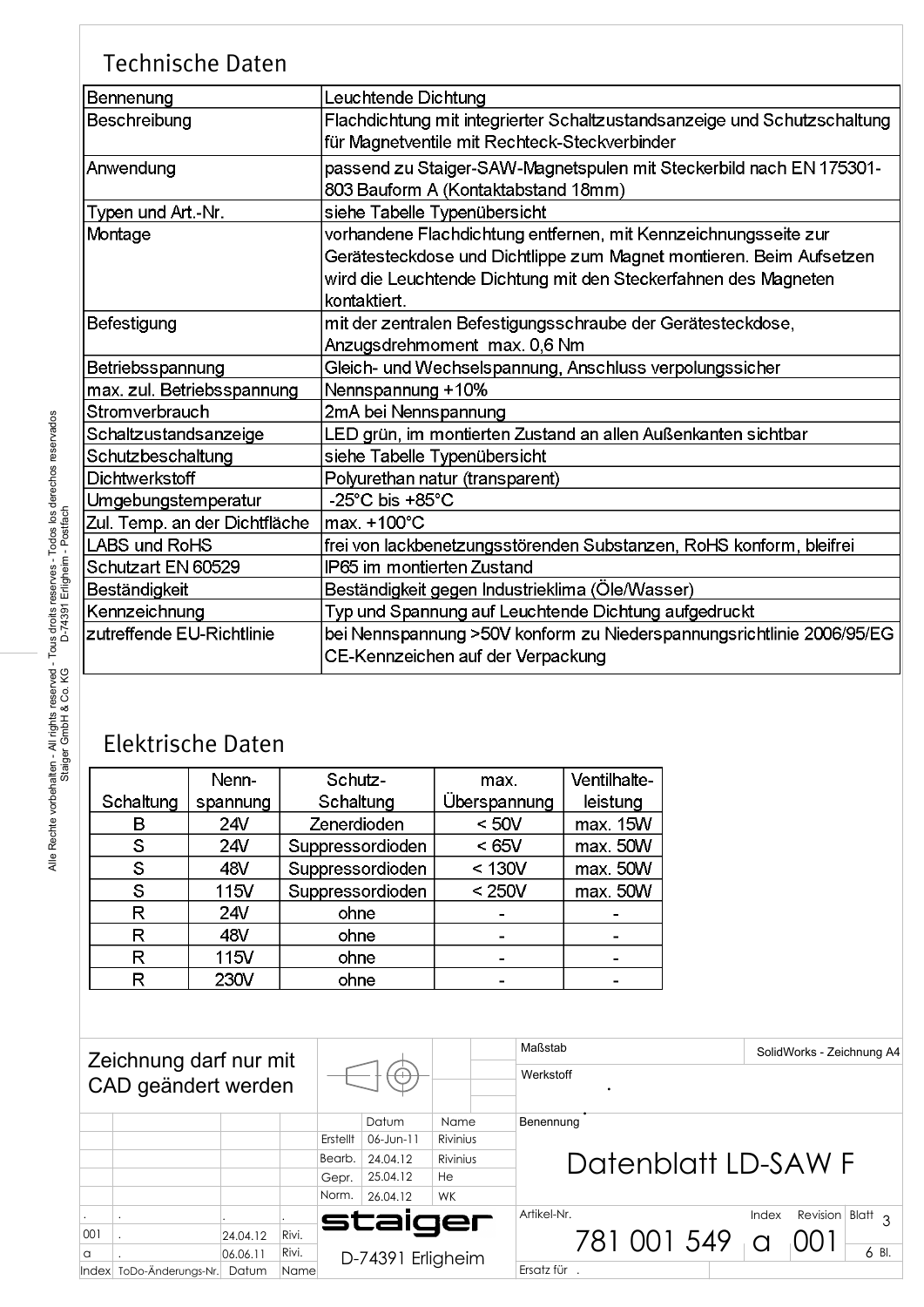#### Type summary

|                           |             | Nominal |         | Surge      |            |
|---------------------------|-------------|---------|---------|------------|------------|
| Type                      | Staiger-No. | voltage | Circuit | protection | Speciality |
| ILD-SAW-BGX 24V F         | 682 000 024 | 24V     | в       | <b>Ves</b> |            |
| ILD-SAW-SGX 24V F         | 682 000 023 | 24V     | S       | <b>Ves</b> |            |
| <b>ILD-SAW-SGX 48V F</b>  | 682 000 031 | 48V     | S       | ves        |            |
| ILD-SAW-SGX 115V F        | 682 000 032 | 115V    | S       | <b>Ves</b> | CE-mark    |
| ILD-SAW-RGX 24V F         | 682 000 034 | 24V     | R       | no         |            |
| ILD-SAW-RGX 48V F         | 682 000 035 | 48V     | R       | no         |            |
| <b>ILD-SAW-RGX 115V F</b> | 682 000 036 | 115V    | R       | no         | CE-mark    |
| ILD-SAW-RGX 230V F        | 682 000 037 | 230V    | R       | no         | CE-mark    |

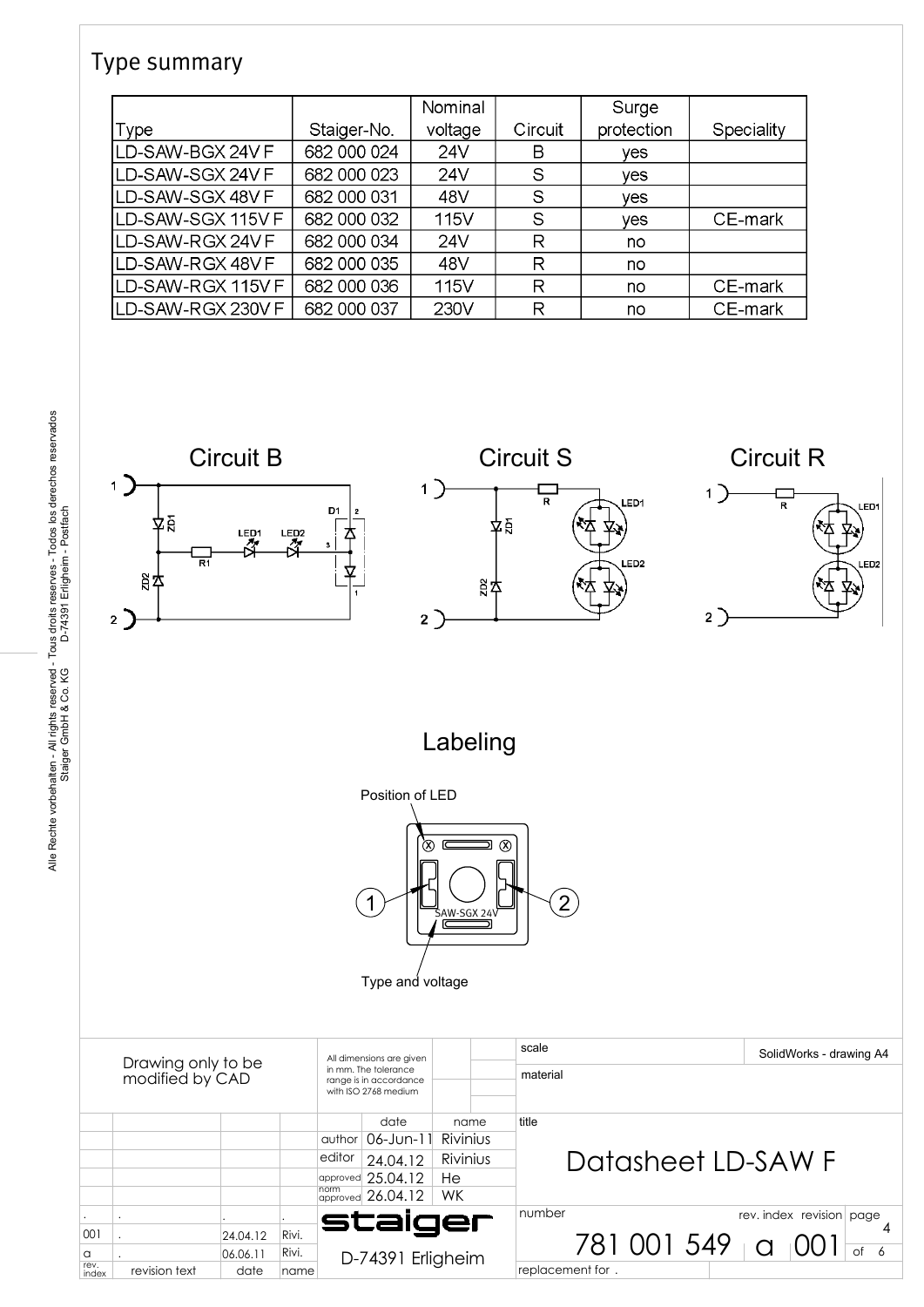

Alle Rechte vorbehalten - All rights reserved - Tous droits reserves - Todos los derechos reservados<br>Staiger GmbH & Co. KG D-74391 Erligheim - Postfach Alle Rechte vorbehalten - All rights reserved - Tous droits reserves - Todos los derechos reservados Staiger GmbH & Co. KG D-74391 Erligheim - Postfach